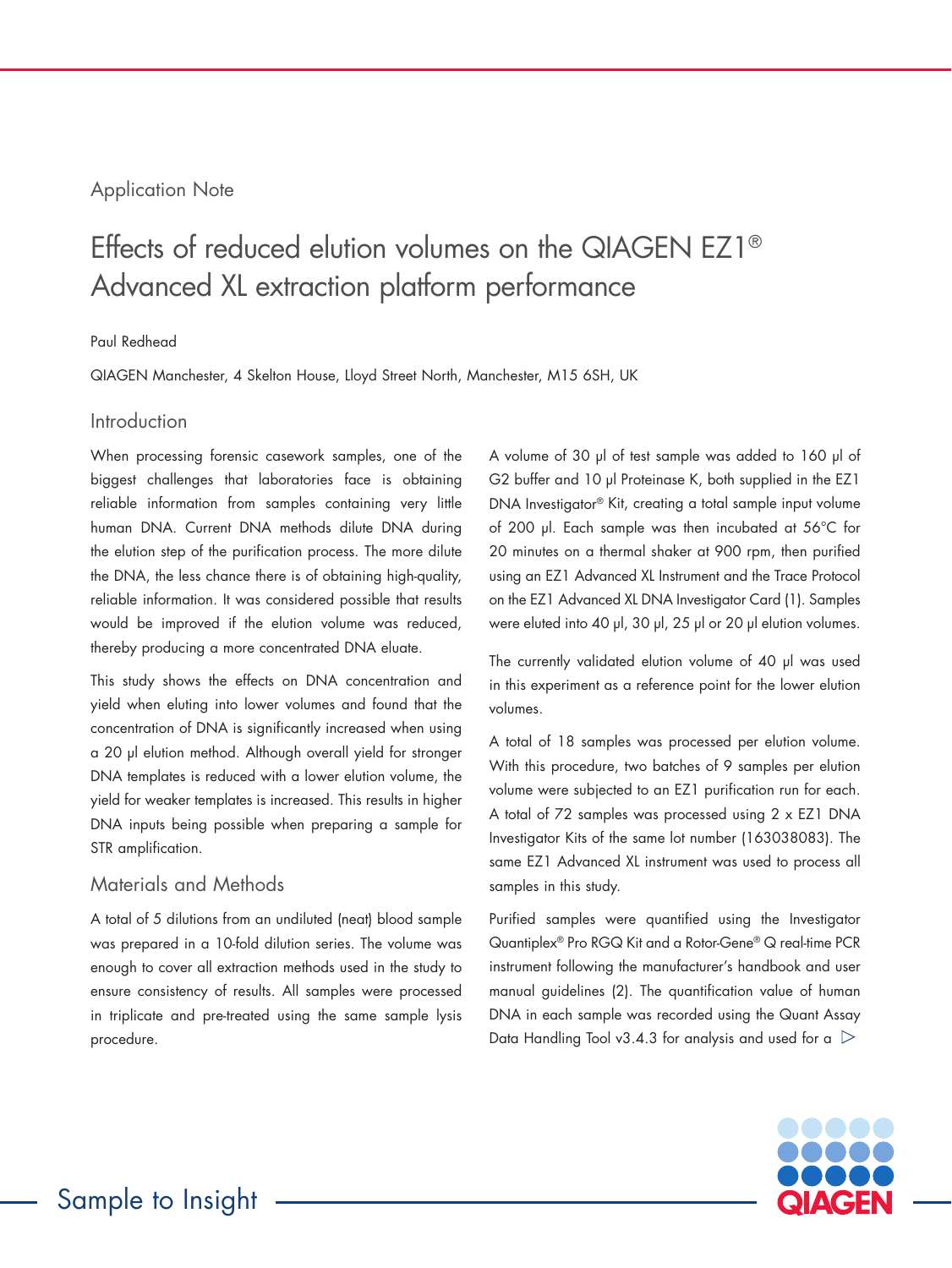comparison of the concentration of DNA within each sample for each elution volume. The actual volume of each elution was also recorded.

### Results and Discussion

Table 1 shows the average concentration data obtained from each of the dilutions for all elution volumes used. For ease of readability, the human target value was used for comparison purposes for the results. As expected, the concentration of template DNA within the sample increases as the elution volume of the sample decreases. This is particularly apparent in the highest blood dilution (1:100,000) where the

|  |                     |  | Table 1. Average template DNA concentration per dilution for |  |  |
|--|---------------------|--|--------------------------------------------------------------|--|--|
|  | each elution volume |  |                                                              |  |  |

| Elution volume (µl) | <b>Blood dilution</b> | Average concentration (ng/µl)* |
|---------------------|-----------------------|--------------------------------|
| 40                  | Neat                  | 10.4274                        |
| 40                  | 1:10                  | 1.1704                         |
| 40                  | 1:100                 | 0.1149                         |
| 40                  | 1:1,000               | 0.0124                         |
| 40                  | 1:10,000              | 0.0011                         |
| 40                  | 1:100,000             | 0.0001                         |
| 30                  | Neat                  | 10.601                         |
| 30                  | 1:10                  | 1.2243                         |
| 30                  | 1:100                 | 0.1331                         |
| 30                  | 1:1,000               | 0.0144                         |
| 30                  | 1:10,000              | 0.0014                         |
| 30                  | 1:100,000             | 0.0001                         |
| 25                  | Neat                  | 11.6237                        |
| 25                  | 1:10                  | 1.3911                         |
| 25                  | 1:100                 | 0.1254                         |
| 25                  | 1:1,000               | 0.0125                         |
| 25                  | 1:10,000              | 0.0014                         |
| 25                  | 1:100,000             | 0.0002                         |
| 20                  | Neat                  | 13.1845                        |
| 20                  | 1:10                  | 1.0961                         |
| 20                  | 1:100                 | 0.1268                         |
| 20                  | 1:1,000               | 0.0145                         |
| 20                  | 1:10,000              | 0.0009                         |
| 20                  | 1:100,000             | 0.0004                         |
|                     |                       |                                |

\*Average value of human DNA target

concentration of DNA in samples eluted in the smallest volume (20 µl) increased 4-fold over the concentration of DNA in the currently validated elution volume of 40 µl.

Table 2 shows the total yield obtained for each of the elution volumes for the 1:100,000 dilution. It can clearly be seen that overall yield has more than doubled when using the 20 µl elution over the 40 µl elution. This indicates that the amount of template able to be introduced to an amplification has increased from 0.002 ng to 0.006 ng, thereby increasing the possibility of obtaining more information in a DNA profile.

Table 2. Total yield from the 1:100,000 dilution for each elution volume and PCR template input per elution volume

| 1:100,000 dilution | $20 \mu$ | $25 \mu$ | $30 \mu$ | 40 µl |
|--------------------|----------|----------|----------|-------|
| Total Yield (ng)   | 0.009    | 0.006    | 0.004    | 0.004 |
| PCR input $(nq)^*$ | 0.006    | 0.003    | 0.002    | 0.002 |

\*based on a 15 µl sample input volume

When programming final elution volumes for the EZ1 Advanced XL, extra volume must be added to account for factors such as dead volumes, liquid lost through pipetting steps, etc. Therefore, accurate measuring of the actual final elution during this experiment was vital to ensure correct sample volumes were obtained at the end of the protocol. Table 3 shows the average actual volume obtained for each of the elution protocols. Volumes were measured using a calibrated manual pipette.

#### Table 3. Average actual volume per elution protocol

| <b>Elution volume</b><br>protocol (µl) | Average<br>actual volume (µl) | % accuracy |
|----------------------------------------|-------------------------------|------------|
| 40                                     | 39                            | 97.5       |
| 30                                     | 34                            | 113        |
| 25                                     | 28                            | 112        |
| 20                                     | 25                            | 12.5       |
|                                        |                               |            |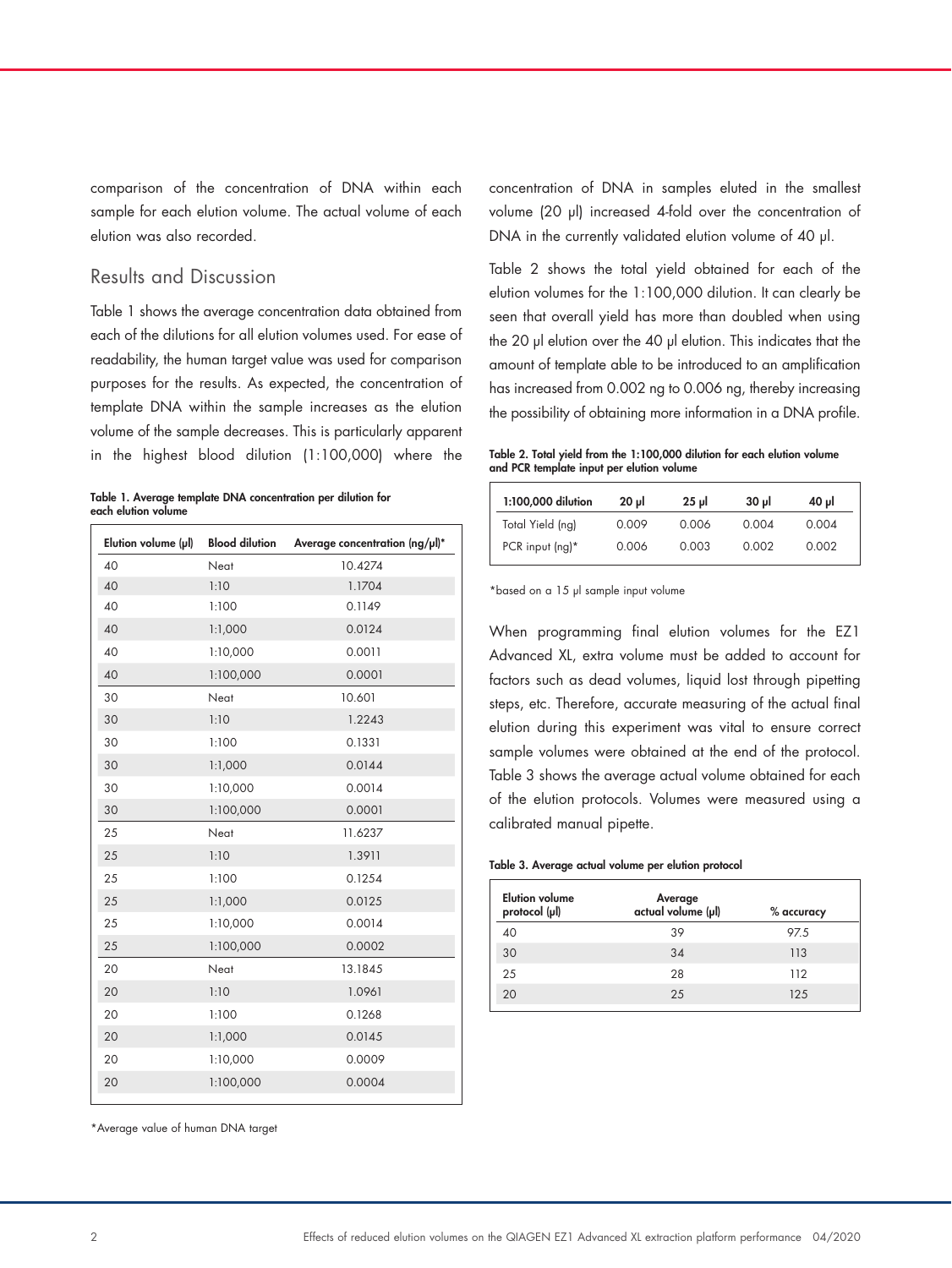Figure 1 shows a side by side comparison of concentrations of each dilution and elution volume. It can be seen that the DNA concentration of the 1:100,000 dilution in the smallest volume (20 µl) has been greatly increased over the samples eluted in a greater volume. Total yield was lost in the higher dilutions when using a lower elution volume (neat to 1:1,000).

This was expected, given that the lower elution volume has reduced capacity. Nevertheless, the concentration obtained in the lower elution volumes was still at a level that would produce a strong, full DNA profile result. In the lowest elution volume, however, the reverse was observed.

Concentration versus Elution Volume



Figure 1. DNA concentration plotted against elution volume per dilution.

The actual elution volume obtained from the 20 µl protocol was 25% higher than expected. This was deemed to be too high, therefore the protocol was reprogrammed accordingly to allow for a lower elution volume closer to the expected volume. The results of a second test carried out after reducing the elution volume are shown in Table 4.

The actual volume obtained after decreasing the elution volume level was more in line with expectation. Although no further testing was performed in terms of concentration achieved with the lower elution volume, it was expected, based on previous results, that the concentrations will have increased slightly when using this protocol.

Table 4. Actual volume from 20 µl protocol after reducing elution volume

| <b>Dilution</b>        | $actual vol (\mu)$ | <b>Dilution</b> | actual vol (µl) |
|------------------------|--------------------|-----------------|-----------------|
| Neat                   | 21                 | 1:1,000         | 20              |
| Neat                   | 22                 | 1:1,000         | 20              |
| Neat                   | 21                 | 1:1,000         | 22              |
| 1:10                   | 21                 | 1:10,000        | 22              |
| 1:10                   | 22                 | 1:10,000        | 20              |
| 1:10                   | 21                 | 1:10,000        | 22              |
| 1:100                  | 20                 | 1:100,000       | 21              |
| 1:100                  | 21                 | 1:100,000       | 22              |
| 1:100                  | 22                 | 1:100,000       | 21              |
| Average elution volume |                    |                 | 21              |